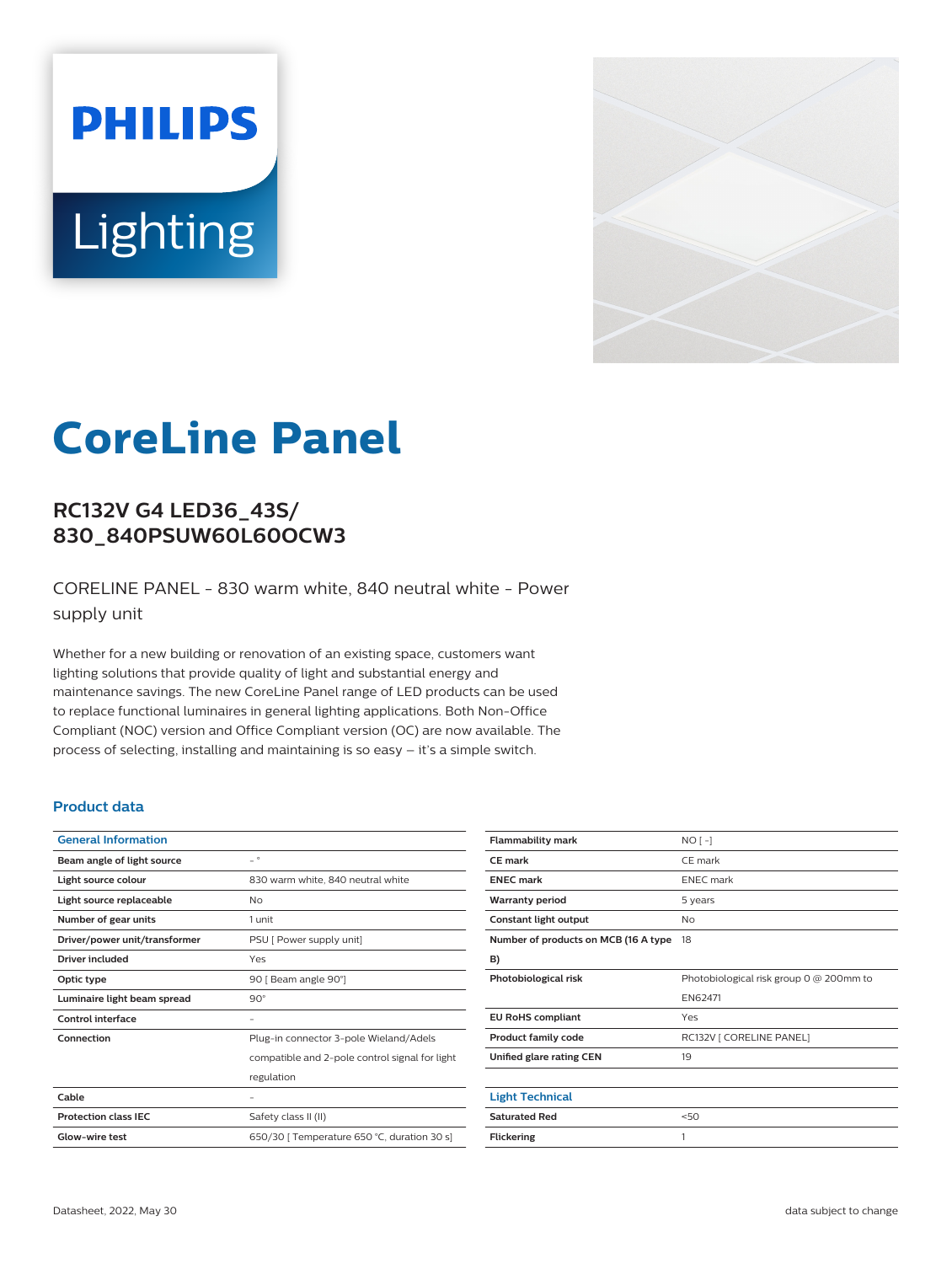# **CoreLine Panel**

| Stroboscopic effect                        | 1.6                                         |  |
|--------------------------------------------|---------------------------------------------|--|
|                                            |                                             |  |
| <b>Operating and Electrical</b>            |                                             |  |
| <b>Input Voltage</b>                       | 220 to 240 V                                |  |
| Input frequency                            | 50 or 60 Hz                                 |  |
| Initial CLO power consumption              | $-W$                                        |  |
| Average CLO power consumption              | $-W$                                        |  |
| Inrush current                             | 15 A                                        |  |
| Inrush time                                | 0.3 <sub>ms</sub>                           |  |
| Power factor (min.)                        | 0.9                                         |  |
|                                            |                                             |  |
| <b>Controls and Dimming</b>                |                                             |  |
| <b>Dimmable</b>                            | No                                          |  |
|                                            |                                             |  |
| <b>Mechanical and Housing</b>              |                                             |  |
| <b>Housing material</b>                    | Steel                                       |  |
| <b>Reflector material</b>                  | Acrylate                                    |  |
| Optic material                             | Polystyrene                                 |  |
| Optical cover/lens material                | Polystyrene                                 |  |
| <b>Fixation material</b>                   |                                             |  |
| Optical cover/lens finish                  | Opal                                        |  |
| <b>Overall length</b>                      | 595 mm                                      |  |
| <b>Overall width</b>                       | 595 mm                                      |  |
| <b>Overall height</b>                      | $11 \, \mathrm{mm}$                         |  |
| Colour                                     | White                                       |  |
| Dimensions (height x width x depth)        | 11 x 595 x 595 mm (0.4 x 23.4 x 23.4 in)    |  |
|                                            |                                             |  |
| <b>Approval and Application</b>            |                                             |  |
| Ingress protection code                    | IP20/44 [ Finger-protected; wire-protected, |  |
|                                            | splash-proof]                               |  |
| Mech. impact protection code               | IK03 [ 0.3 J]                               |  |
| <b>Sustainability rating</b>               |                                             |  |
|                                            |                                             |  |
| <b>Initial Performance (IEC Compliant)</b> |                                             |  |
| Initial luminous flux (system flux)        | 4300 lm                                     |  |
| <b>Luminous flux tolerance</b>             | $+/-10%$                                    |  |

| Init. Corr. Colour Temperature               | 3000 4000 K          |  |
|----------------------------------------------|----------------------|--|
| Init. Colour rendering index                 | >80                  |  |
| Initial chromaticity                         | (0.39, 0.39) SDCM ≤3 |  |
| Initial input power                          | 30 35 W              |  |
| Power consumption tolerance                  | $+/-10%$             |  |
|                                              |                      |  |
| <b>Over Time Performance (IEC Compliant)</b> |                      |  |
| Control gear failure rate at median          | 5%                   |  |
| useful life 50,000 h                         |                      |  |
| Lumen maintenance at median useful           |                      |  |
| life* 35.000 h                               |                      |  |
| Lumen maintenance at median useful           | <b>L80</b>           |  |
| life* 50,000 h                               |                      |  |
| Lumen maintenance at median useful           |                      |  |
| life* 75,000 h                               |                      |  |
| Lumen maintenance at median useful           | L,                   |  |
| life* 100,000 h                              |                      |  |
|                                              |                      |  |
| <b>Application Conditions</b>                |                      |  |
| Ambient temperature range                    | +10 to +40 °C        |  |
| Performance ambient temperature Tq           | 25 °C                |  |
| Maximum dimming level                        | Not applicable       |  |
| Suitable for random switching                | Not applicable       |  |
|                                              |                      |  |
| <b>Product Data</b>                          |                      |  |
| Full product code                            | 871869996742000      |  |
| Order product name                           | RC132V G4 LED36_43S/ |  |
|                                              | 830 840PSUW60L60OCW3 |  |
| EAN/UPC - product                            | 8718699967420        |  |
| Order code                                   | 96742000             |  |
| SAP numerator - quantity per pack            | 1                    |  |
| Numerator - packs per outer box              | 1                    |  |
|                                              |                      |  |
| <b>SAP material</b>                          | 910505100564         |  |



**Dimensional drawing**

**Initial LED luminaire efficacy** 125 lm/W



**RC132V G4 LED36\_43S/830\_840PSUW60L60OCW3**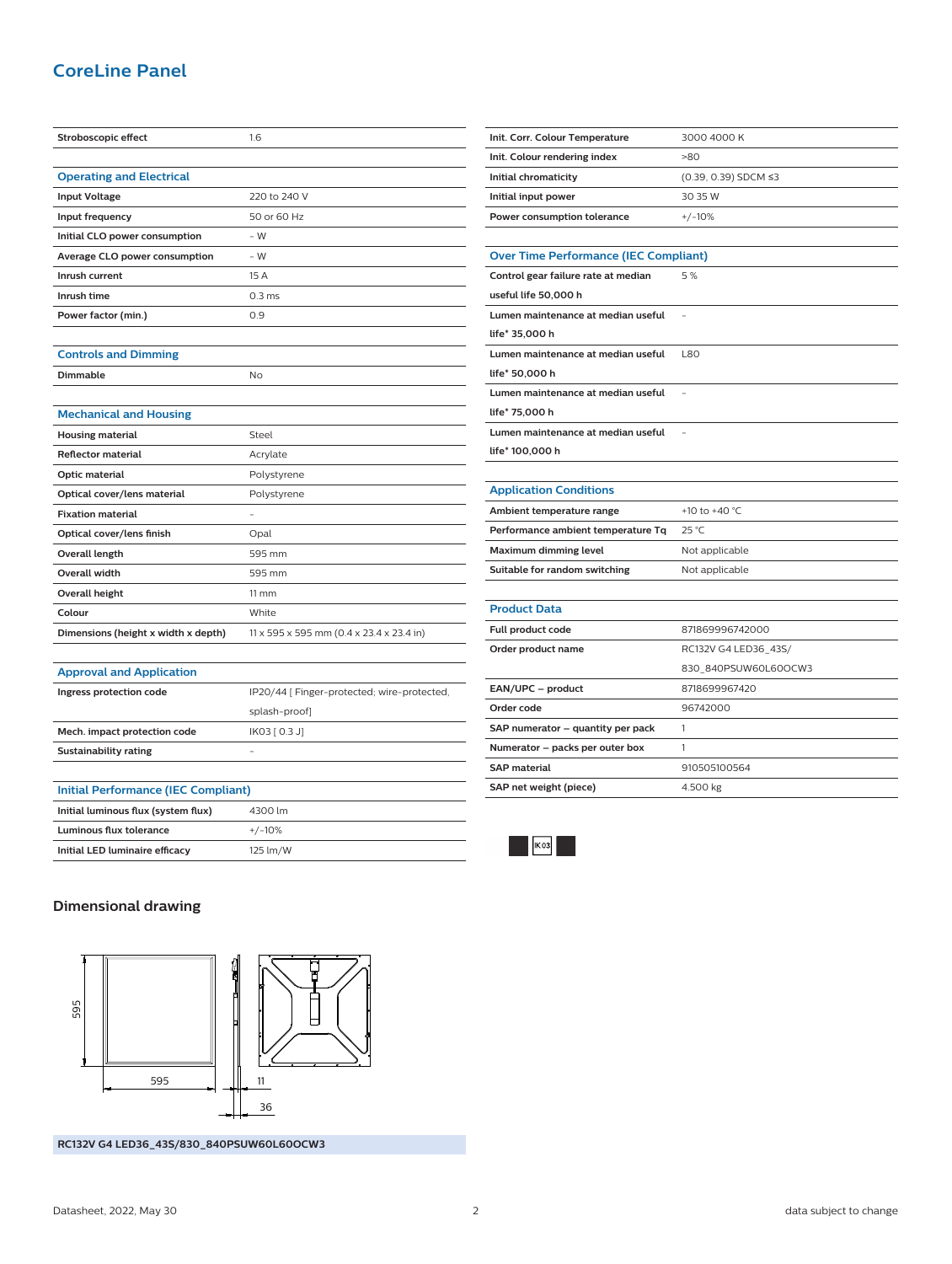## **CoreLine Panel**

#### Photometric data



#### OFPC1\_RC132VG4W60L60PSU1xLED34\_43S830\_840OC



#### IFGU1\_RC132VG4W60L60PSU1xLED34\_43S830\_840OC



IFGU1\_RC132VG4W60L60PSU1xLED34\_43S830\_840OC



#### OFPC1\_RC132VG4W60L60PSU1xLED34\_43S830\_840OC



IFGU1\_RC132VG4W60L60PSU1xLED34\_43S830\_840OC



OFPC1\_RC132VG4W60L60PSU1xLED34\_43S830\_840OC